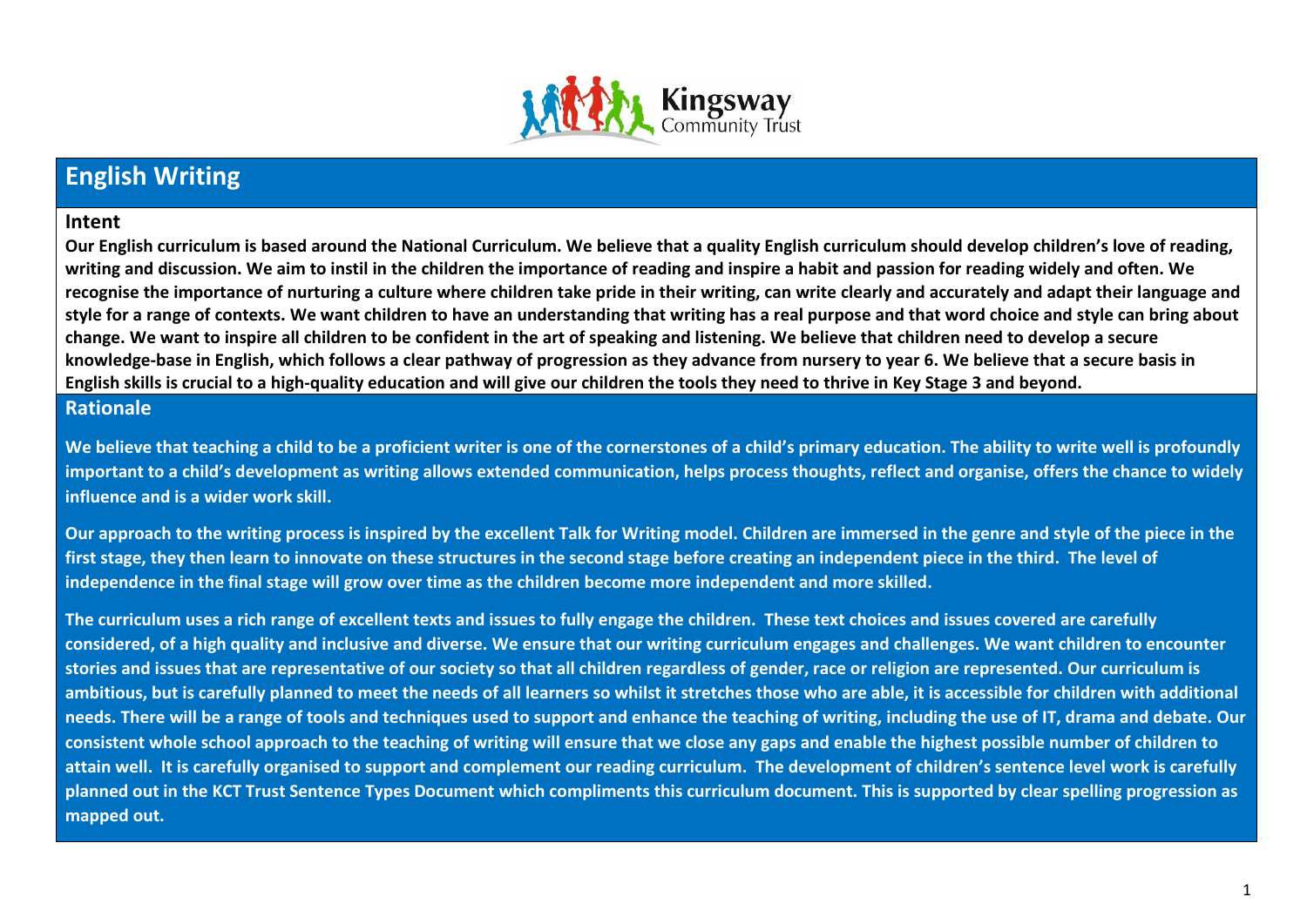#### **Criteria for resources**

As with reading, the texts we choose are selected to ensure that we have coverage across a full range of genres and themes within fiction and non-fiction. Texts fully represent the world we live in and the community we serve. We ensure there is diversity across the text range, which includes author, characters, setting and context. Where possible, we choose whole books and sometimes text extracts from high calibre authors, preferably with other texts that the children can then connect with.

## **Teaching of Writing**

Writing is a creative process: it should give every opportunity through drama, oral and written rehearsal, outstanding text choice etc for every child to find their voice. Teachers will model the writing process with precision to see how an expert develops sentences and paragraph ideas. Teachers will ensure differentiation is so considered and precise that it enables all learners to access, enjoy and make strong progress. Teachers will have a really clear understanding when planning what high quality outcomes look like for each ability level.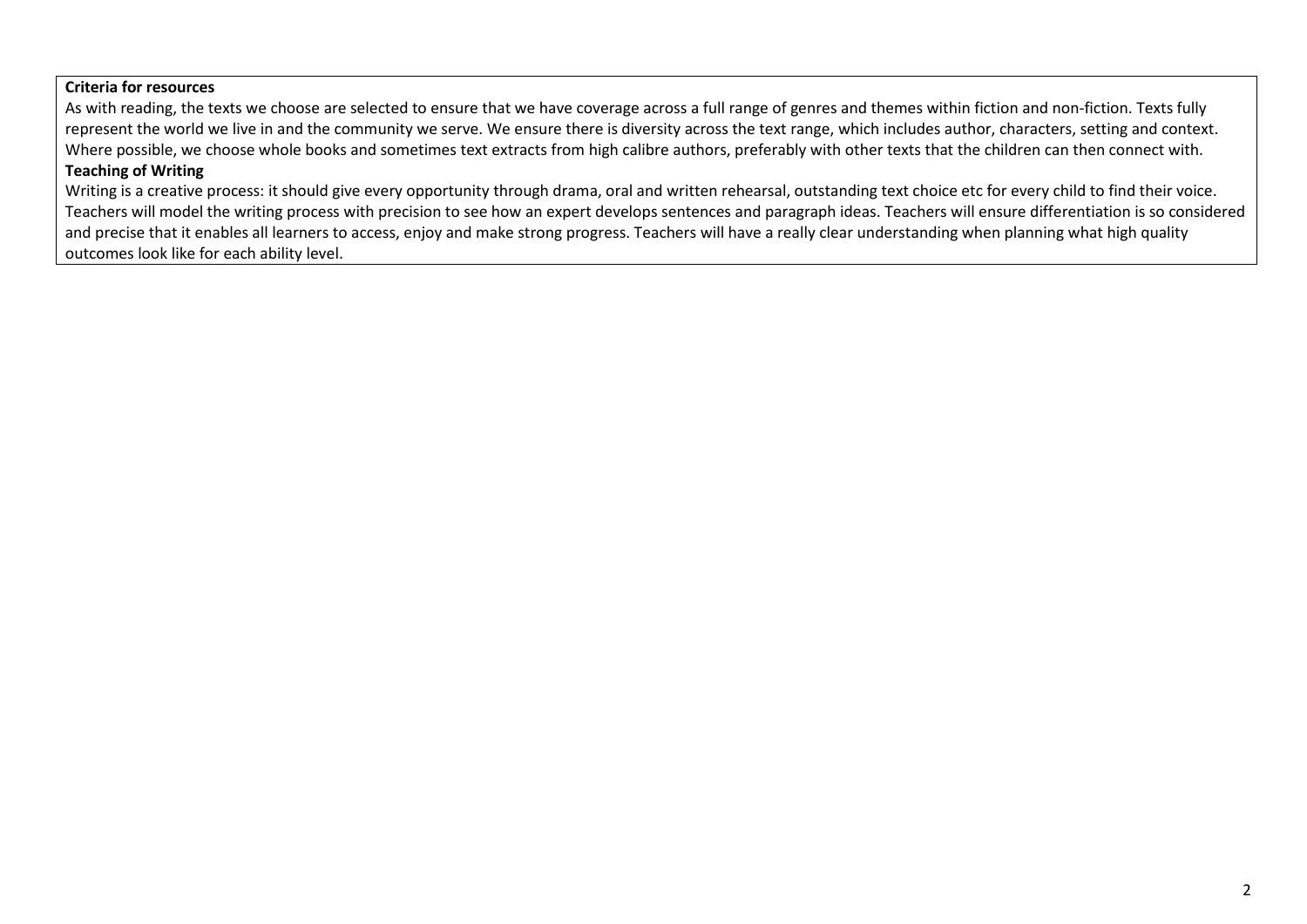

# **English Writing Curriculum**

|        | Page |
|--------|------|
| Year 1 |      |
| Year 2 | 6    |
| Year 3 | 8    |
| Year 4 | 10   |
| Year 5 | 12   |
| Year 6 | 14   |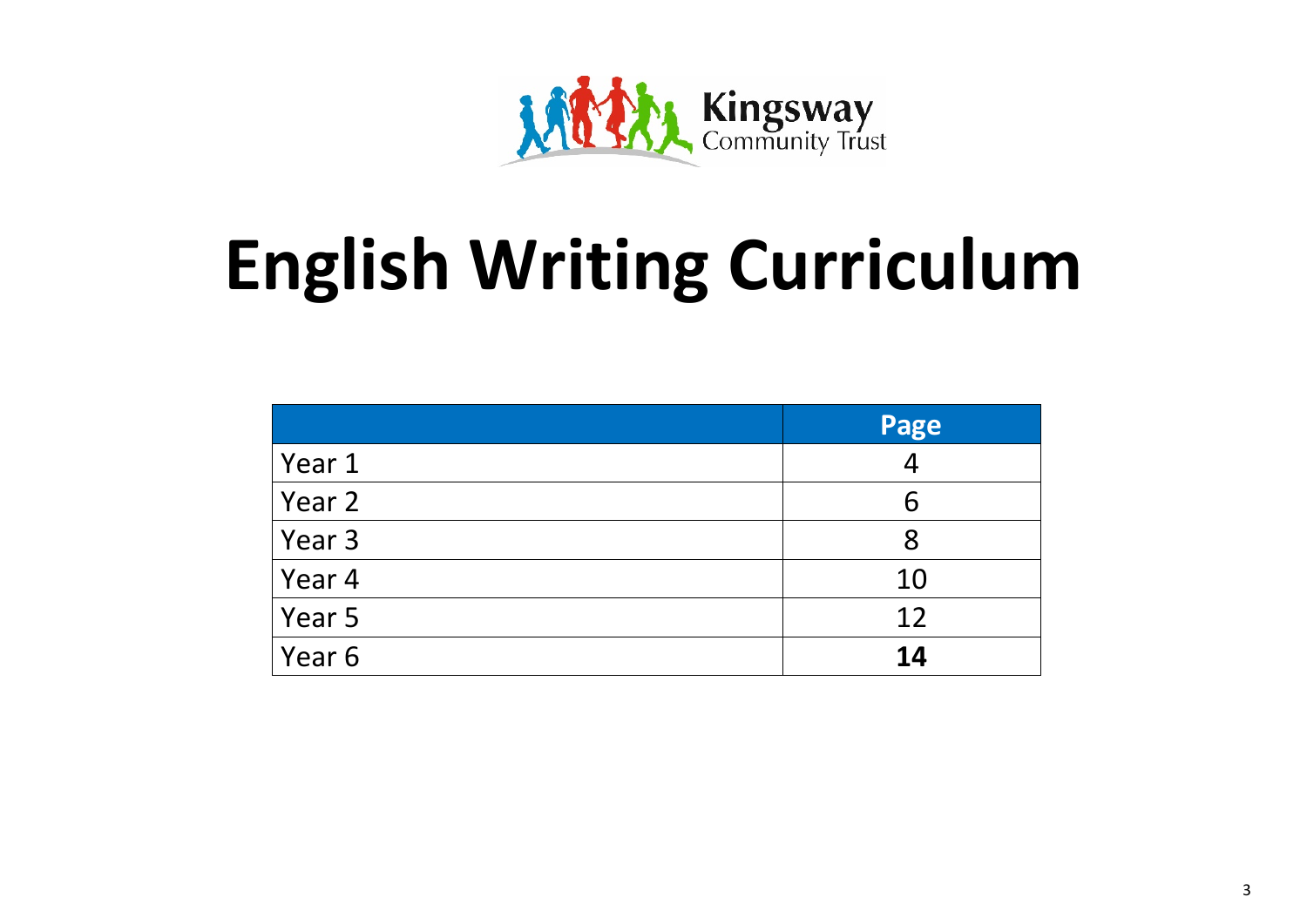| Knowledge                           |                                                                                                                                                                                                                                                                           |
|-------------------------------------|---------------------------------------------------------------------------------------------------------------------------------------------------------------------------------------------------------------------------------------------------------------------------|
| <b>Punctuation and Grammar</b>      | I know sentences are punctuated correctly using a capital letter and a full stop, question mark or exclamation and sometimes<br>apply this.<br>I know to use capital letters to indicate proper nouns and for some personal pronouns (I) and apply this most of the time. |
|                                     | I know the correct determiners (articles: a, an, the)                                                                                                                                                                                                                     |
| Sentence Structure                  | I know how to check that my sentences are grammatically accurate (capital letter, full stop) and most will be.                                                                                                                                                            |
|                                     | I know descriptions help the reader understand the mood and effect of a story.                                                                                                                                                                                            |
| Paragraphing                        | I know my writing should be sequential (has a beginning, middle and end)                                                                                                                                                                                                  |
| <b>Presentation and Handwriting</b> | I know how to sit correctly and hold a pencil correctly                                                                                                                                                                                                                   |
|                                     | I know that cross my writing, there should be some consistency in the size of letters                                                                                                                                                                                     |
|                                     | I know to use consistent finger spacing between my words                                                                                                                                                                                                                  |
|                                     | I know letters that are formed in similar ways                                                                                                                                                                                                                            |
| <b>Composition and Features</b>     | I know the themes and conventions for Poetry, Information Texts, Instructions, Recounts and Stories - including                                                                                                                                                           |
|                                     | Repeated/Patterned Language, onomatopoeia, Traditional Tale/Fairy Tale, Set in an imaginary land, Familiar Settings, Stories                                                                                                                                              |
|                                     | from another culture.                                                                                                                                                                                                                                                     |
| <b>Skills</b>                       |                                                                                                                                                                                                                                                                           |
| <b>Punctuation and Grammar</b>      | I can use speech bubbles to develop understanding ahead of introducing speech punctuation in year 2                                                                                                                                                                       |
|                                     | I can use capital letters to indicate almost all proper nouns and the personal pronoun                                                                                                                                                                                    |
|                                     | I can sometimes use apostrophes correctly to mark some contracted forms and some singular possession in nouns                                                                                                                                                             |
|                                     | I can use commas to separate items in a list                                                                                                                                                                                                                              |
|                                     | I can sometimes use a time adverb opener: First, Next, After that                                                                                                                                                                                                         |
|                                     | I can sometimes use adverbs including as openers                                                                                                                                                                                                                          |
|                                     | I can sometimes use an expanded noun phrase for description                                                                                                                                                                                                               |
| Sentence Structure                  | I can sometimes use a range of sentences: command, exclamation, questions and statements.                                                                                                                                                                                 |
|                                     | I can sometimes use a relative clause using who, that, which                                                                                                                                                                                                              |
|                                     | To begin a sentence using a conjunction: While/when                                                                                                                                                                                                                       |
|                                     | I can sometimes use a list of three for description.                                                                                                                                                                                                                      |
|                                     | I can understand and start to use some simple alliteration e.g. dangerous dragon, slimy snake etc                                                                                                                                                                         |
|                                     | I can use these simple determiners correctly: the a my your an this that his her their some all lots of many more                                                                                                                                                         |
|                                     | those these                                                                                                                                                                                                                                                               |
|                                     | I can use simple prepositions in my writing :inside, outside, towards, across, under                                                                                                                                                                                      |
|                                     | I can use similes using 'as and as'                                                                                                                                                                                                                                       |
|                                     | I can sometimes use co-ordinating conjunctions (and, but, or) to join clauses                                                                                                                                                                                             |
|                                     | I can sometimes use subordinating conjunctions (when, if, that, because) to join clauses                                                                                                                                                                                  |
|                                     | I can use 'repetition for rhythm e.g. He walked and he walked and he walked                                                                                                                                                                                               |
|                                     | I can use repetition for description e.g. a lean cat, a mean cat / a green dragon, a fiery dragon                                                                                                                                                                         |

**Year 1**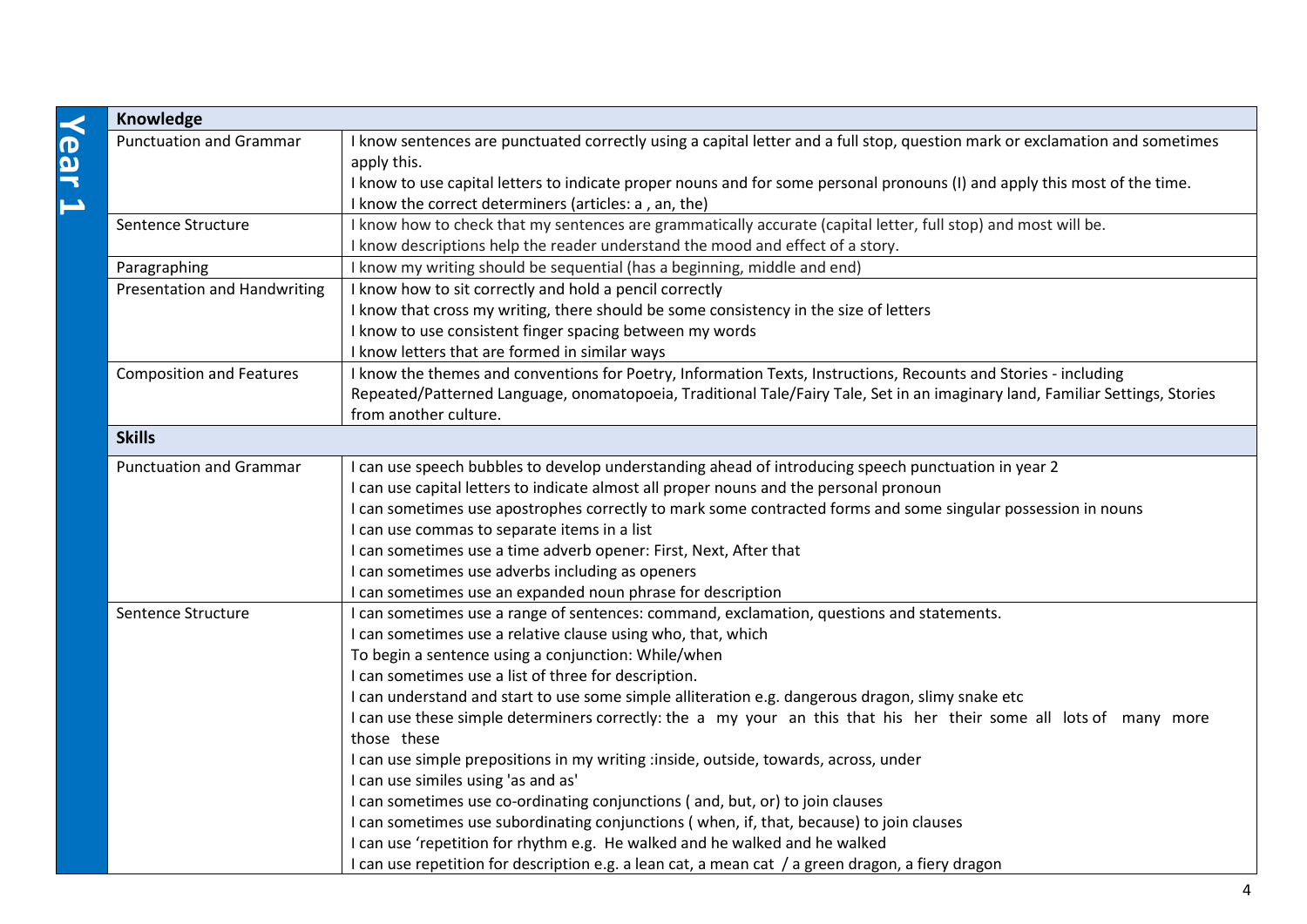|                                 | I can use a phrase to mark the beginning and end (One day, The end) |
|---------------------------------|---------------------------------------------------------------------|
| Paragraphing                    |                                                                     |
| Presentation and Handwriting    | I can form capital letters                                          |
|                                 | I use correct letter formation                                      |
| <b>Composition and Features</b> |                                                                     |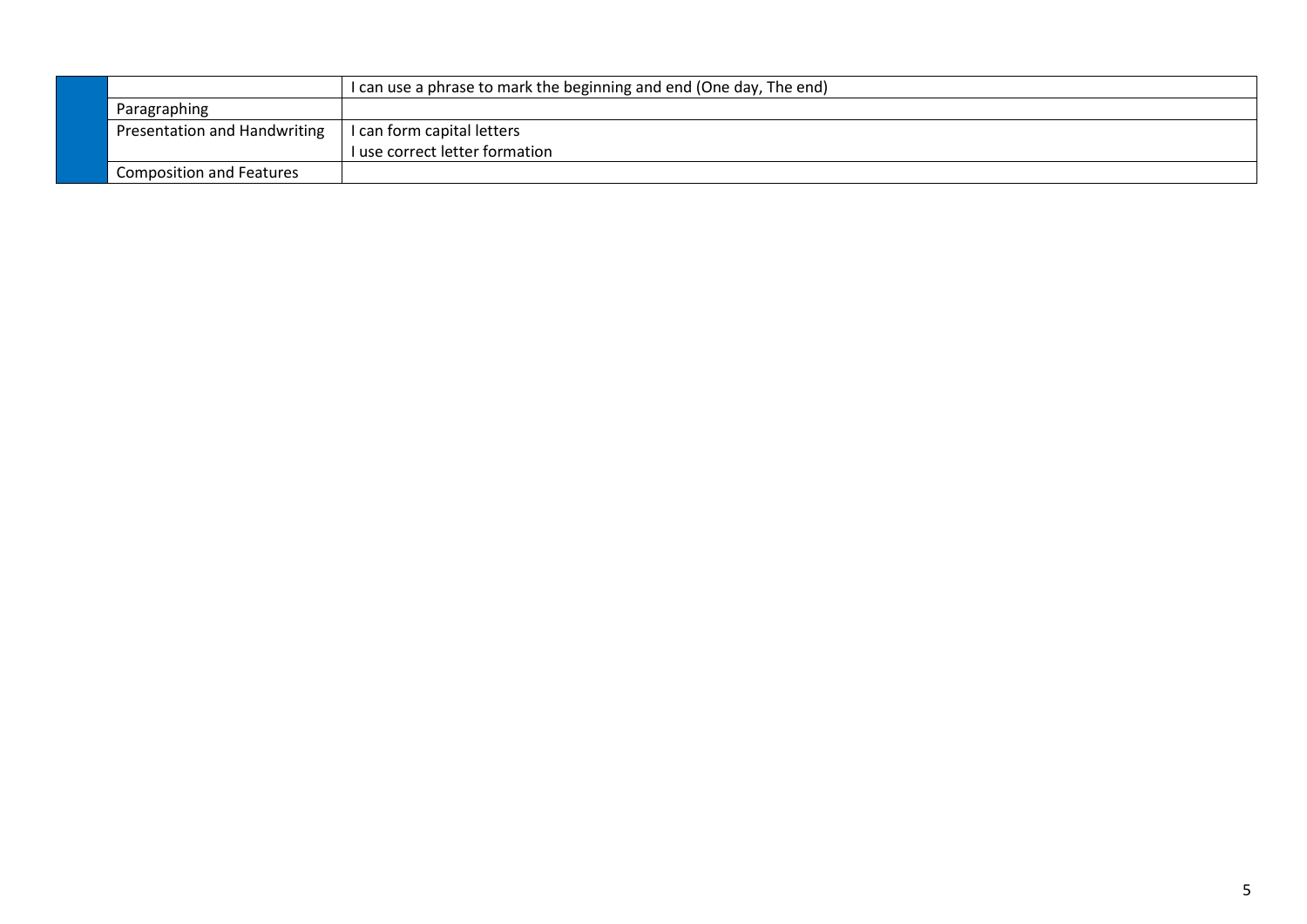|               | Knowledge                           |                                                                                                                                  |
|---------------|-------------------------------------|----------------------------------------------------------------------------------------------------------------------------------|
| <b>Year 2</b> | <b>Punctuation and Grammar</b>      | I know to check my sentence boundaries are demarcated correctly                                                                  |
|               |                                     | I know a main clause includes a noun and verb and consistently apply this.                                                       |
|               |                                     | I know the Y2 determiners and generalisers.                                                                                      |
|               | Sentence Structure                  | I know that long sentences are used to add description or information and short sentences for emphasis                           |
|               |                                     | I know character and setting can be built by what is said and what is done.                                                      |
|               | Paragraphing                        | I know and understand the 5-part structure of a standard story mountain including more complex vocabulary                        |
|               | <b>Presentation and Handwriting</b> | I know how to keep almost all my letters neat and regular in size                                                                |
|               |                                     | I know when to use upper case and lower-case letters are not to mix them within a word                                           |
|               |                                     | I know to keep the spacing between words (that reflects the size of the letters) appropriate and consistent                      |
|               | <b>Composition and Features</b>     | I know the themes and conventions for Stories, Poetry, Information Texts, Instructions, Explanations, Report and Recounts.       |
|               | <b>Skills</b>                       |                                                                                                                                  |
|               | <b>Punctuation and Grammar</b>      | I can use speech bubbles / speech marks for direct speech                                                                        |
|               |                                     | I can use full stops, capital letters, exclamation marks, question marks, commas for lists and apostrophes for contracted forms. |
|               |                                     | I can use sentences with different forms: statement, question, exclamation, command                                              |
|               |                                     | I can use expanded noun phrases to describe and specify, e.g. the blue butterfly.                                                |
|               |                                     | I can use adverbs including as openers                                                                                           |
|               |                                     | I can use apostrophes correctly to mark contracted forms in spelling e.g. don't, can't and to mark singular possession e.g. the  |
|               |                                     | cat's name                                                                                                                       |
|               |                                     | I can use the present and past tenses correctly and consistently including the progressive form                                  |
|               |                                     | I can use co-ordinating conjunctions: and, but, or, what, while, when, where, because, then, so that, if, to, until              |
|               |                                     | I can use subordinating conjunctions: when, while, if, that, because,                                                            |
|               |                                     | I can choose adverbs which are adventurous and appropriate                                                                       |
|               |                                     | I can use adjectives which show adventurous language choices                                                                     |
|               |                                     | I can write the grammatical agreement (matching verbs to nouns/pronouns), e.g. I am/the children are                             |
|               | Sentence Structure                  | I can write compound and complex sentences                                                                                       |
|               |                                     | To begin a sentence using a conjunction: While/when                                                                              |
|               |                                     | I can use adverbs for description e.g. Snow fell gently and covered the cottage in the wood.                                     |
|               |                                     | I can use adverbs for information e.g. Lift the pot carefully onto                                                               |
|               |                                     | I can use use expanded noun phrases describe the noun e.g. The scary, old woman lots of people                                   |
|               |                                     | I can use alliteration correctly e.g. wicked witch, slimy slugs                                                                  |
|               |                                     | I can us fronted adverbial phrases such as; A few days ago, we discovered                                                        |
|               |                                     | I can use long and short sentences:                                                                                              |
|               |                                     | I can use a list of 3 for description e.g. He wore old shoes, a dark cloak and a red hat."                                       |
|               |                                     | I can use these prepositions: behind above along before between after                                                            |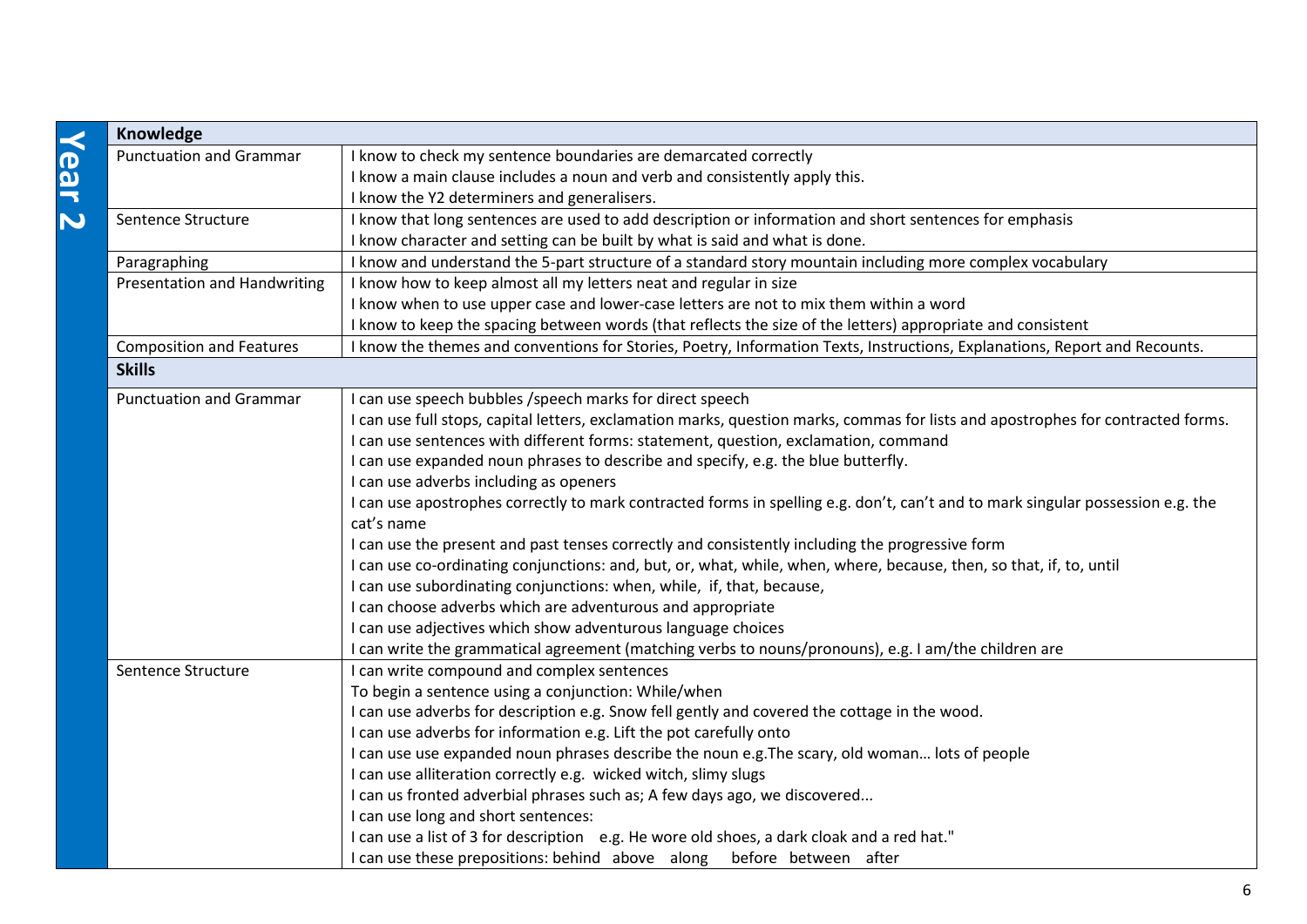|                                     | I can use time connectives such as First, After that, Next etc.                                          |
|-------------------------------------|----------------------------------------------------------------------------------------------------------|
|                                     | I can sometimes use a variety of sentence starters (adverbial phrases e.g. Once upon a time, -ing, -ed,) |
|                                     | I can use 'repetition for rhythm & repetition for description and develop the usage from y1              |
|                                     | I can use as and like as simile sentences                                                                |
| Paragraphing                        | I can set my work out to reflect the purpose of my writing                                               |
| <b>Presentation and Handwriting</b> | I can form lower case letters of a consistent size                                                       |
|                                     | I can sometimes join some letters using diagonal and horizontal strokes                                  |
|                                     |                                                                                                          |
| <b>Composition and Features</b>     |                                                                                                          |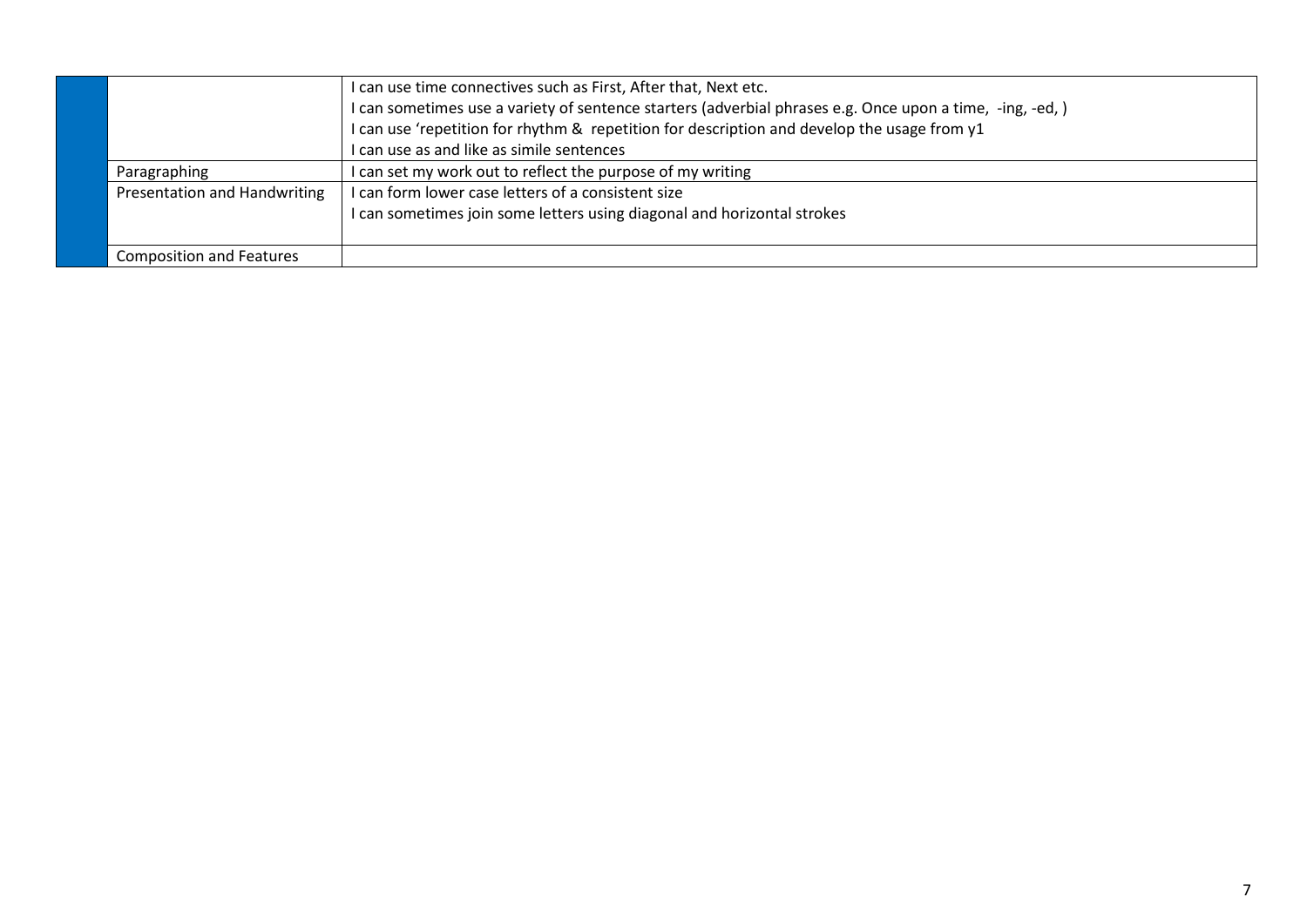| <b>Knowledge</b>                    |                                                                                                                                      |  |
|-------------------------------------|--------------------------------------------------------------------------------------------------------------------------------------|--|
| <b>Punctuation and Grammar</b>      | I know when to use inverted commas for direct speech.                                                                                |  |
|                                     | I know when to use the correct tense - including past, present and future                                                            |  |
|                                     | I know determiners will change according to whether the next word begins with a vowel e.g. a rock, an open box                       |  |
|                                     | I know verbs may change depending on whether you're in 1st, 2 <sup>nd</sup> or 3rd person                                            |  |
| Sentence Structure                  | I know how to vary sentence structure by use of phrases, clauses and adverbials                                                      |  |
|                                     | I know how to vary long and short sentences and when to use them (emphasis / effect etc)                                             |  |
|                                     | I know how an author can build character and setting through explicit and implicit information                                       |  |
| Paragraphing                        | I know how a paragraph is structured                                                                                                 |  |
| <b>Presentation and Handwriting</b> | I know if my handwriting is legible (joined, down strokes of letters are parallel letters and letters are spaced appropriately write |  |
|                                     | correctly ), I will use pen from the Summer term                                                                                     |  |
| <b>Composition and Features</b>     | I know the themes and conventions for Stories - Myths/Legends, Adventure, Mystery, Stories with Familiar Setting, Stories from       |  |
|                                     | another culture - Poetry, Information Texts, Newspapers, Instructions, Plays, Report, Letters - Formal; Persuasive Text - Leaflets,  |  |
|                                     | Letter, Flyer, Poster                                                                                                                |  |
| <b>Skills</b>                       |                                                                                                                                      |  |
| <b>Punctuation and Grammar</b>      | I can use a colon before a list e.g. What you need:                                                                                  |  |
|                                     | i can use alliteration confidently                                                                                                   |  |
|                                     | I can use ellipses to keep the reader hanging on                                                                                     |  |
|                                     | I can use commas after fronted adverbials (e.g. Later that day, I heard the bad news.)                                               |  |
|                                     | I can consistently use full stops, capital letters, exclamation marks, question marks, commas for lists and apostrophes for          |  |
|                                     | contracted forms                                                                                                                     |  |
|                                     | I can further develop the use of prepositions: behind above along<br>before between after<br>and Consolidate Position +              |  |
|                                     | place, subject + action sentences                                                                                                    |  |
|                                     | I can use the following repetition skills: ad, same ad sentences and adjectives in 2's or 3's                                        |  |
|                                     | I can use a range of powerful verbs to improve interest e.g. stare, tremble, slither                                                 |  |
|                                     | I can experiment with adjectives appropriate to style and purpose                                                                    |  |
|                                     | I can use speech marks and speech conventions including a new speaker on a new line. include powerful verbs for speaker.             |  |
|                                     | I can use commas in lists consistently and use of commas after fronted adverbials (e.g. Later that day, I heard the bad news.)       |  |
|                                     | I can use an apostrophe for contractions and for possession.                                                                         |  |
| Sentence Structure                  | I can use adverb starters to add detail e.g. Carefully, she crawled along the floor of the cave Next,                                |  |
|                                     | I can use fronted adverbial phrases using time and place e.g. A few days ago, we discovered                                          |  |
|                                     | I can include the use of -ly -ing and -ed openers                                                                                    |  |
|                                     | I can use comparative and superlative adjectives e.g. Toothless was big, Stormfly was bigger and The Green Death was the             |  |
|                                     | biggest.                                                                                                                             |  |
|                                     | I can use co-ordinating conjunctions: (FANBOYS) and, or, but, so, for, nor, yet                                                      |  |
|                                     | I can use subordinating conjunction - eg. if, so, while, though, since (use selected from I SAW A WABUB)                             |  |

**Year 3**

8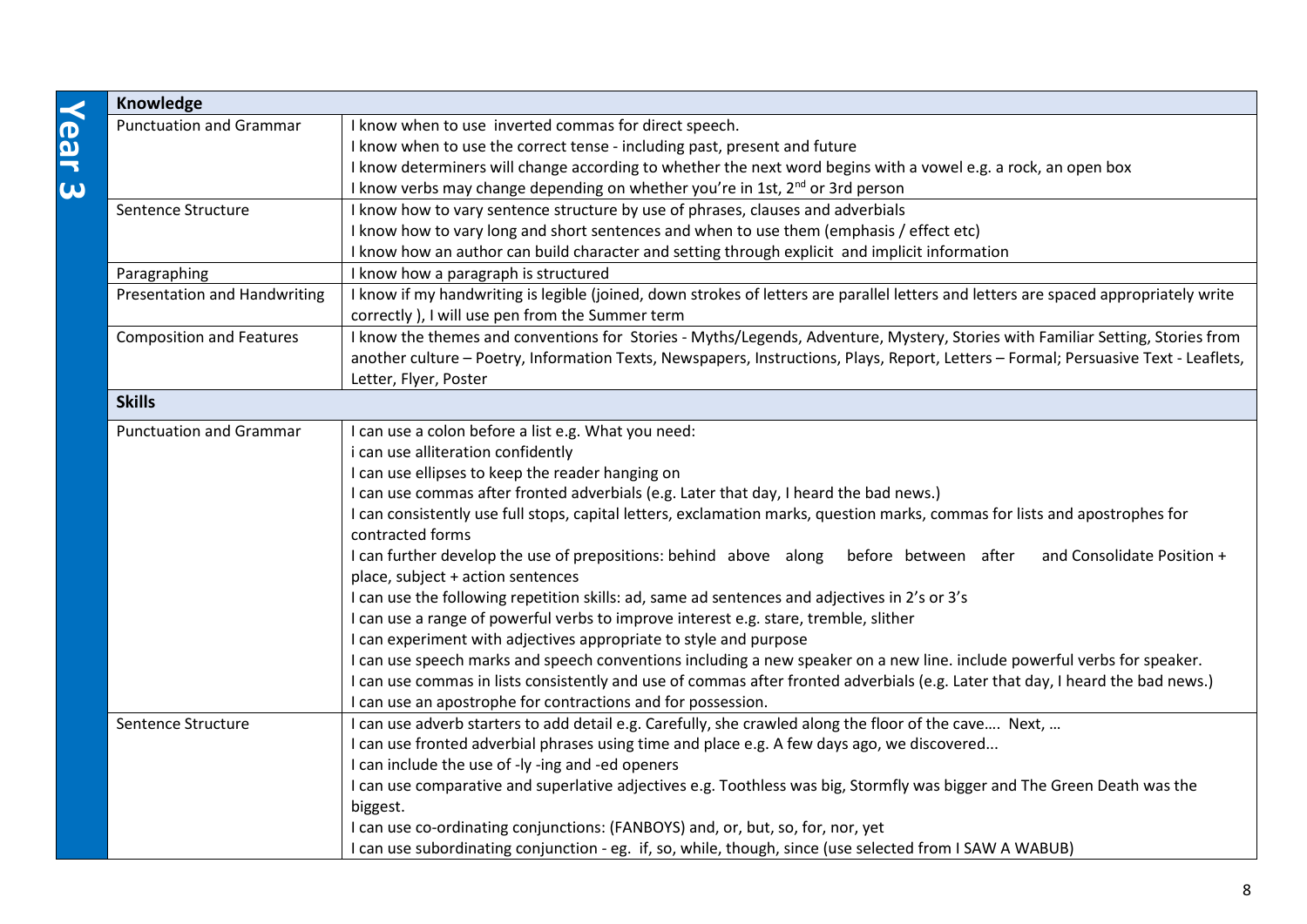|                                     | I can write a sentence which includes a list e.g. It was a dark, long, leafy lane                                                                                |
|-------------------------------------|------------------------------------------------------------------------------------------------------------------------------------------------------------------|
|                                     | I can continue to use sentence of 3 for description e.g. The cottage was almost invisible, hiding under a thick layer of snow and<br>glistening in the sunlight. |
|                                     | I can use a pattern of 3 for persuasion/impact e.g. Visit, Swim, Enjoy!                                                                                          |
|                                     | I can use a 2A sentence e.g. He was a tall, awkward man with an old, crumpled jacket                                                                             |
|                                     | I can use a simile sentence e.g.her heart sank like a rock                                                                                                       |
|                                     | can drop in a relative clause using: who/whom/which/whose/that                                                                                                   |
| Paragraphing                        | can group ideas into paragraphs                                                                                                                                  |
| <b>Presentation and Handwriting</b> | can join letters, deciding which letters are best left un-joined                                                                                                 |
|                                     | can make handwriting legible by ensuring that down strokes of letters are parallel letters and letters are spaced appropriately                                  |
|                                     |                                                                                                                                                                  |
| <b>Composition and Features</b>     |                                                                                                                                                                  |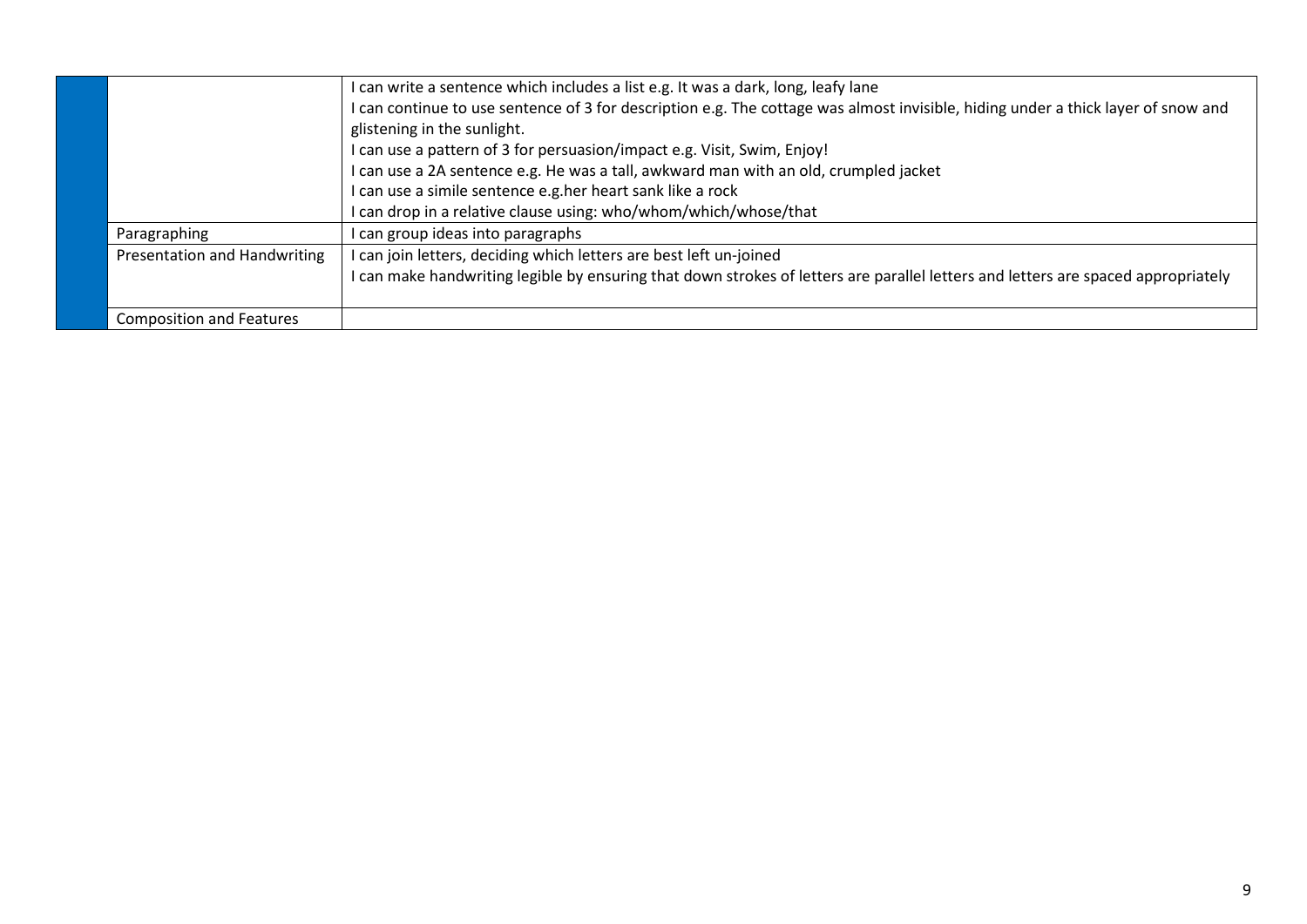| Knowledge                           |                                                                                                                                                                                      |  |
|-------------------------------------|--------------------------------------------------------------------------------------------------------------------------------------------------------------------------------------|--|
| <b>Punctuation and Grammar</b>      | I know apostrophe rules to mark singular and plural possession (e.g. the girl's name, the boys' boots) as opposed to s to mark a<br>plural)                                          |  |
|                                     | I know how to use a semi colon to punctuate linked clauses using the some; others technique                                                                                          |  |
|                                     | I know standard English forms for verb inflections instead of local spoken forms (e.g. we were instead of we was)                                                                    |  |
| Sentence Structure                  | I know when and how to use long and short sentences for effect                                                                                                                       |  |
|                                     | I know that precise word choices matter for effect.                                                                                                                                  |  |
|                                     | I know that selecting specific nouns e.g. poodle rather than dog will create effect.                                                                                                 |  |
|                                     | I know how an author can build character and setting through explicit and implicit information                                                                                       |  |
| Paragraphing                        | I know that paragraphs include topic sentences, supporting information and a close sentence                                                                                          |  |
|                                     | My ending can now include personal opinion, response, extra information, reminders, question, warning, encouragement to the                                                          |  |
|                                     | reader                                                                                                                                                                               |  |
| <b>Presentation and Handwriting</b> | I know that presentation is important and that judgements about the quality of the piece happen based on this.                                                                       |  |
|                                     | I know the target is for all children to write in pen by Spring                                                                                                                      |  |
| <b>Composition and Features</b>     | I know the themes and conventions for Stories - Adventure and Mystery, Stories from another culture, Real Life, Historical                                                           |  |
|                                     | Setting, Stories with issues or dilemmas, Poetry, Plays, Report, Letters: Formal and Informal, Persuasive Text - Leaflets, Letter,                                                   |  |
|                                     | Flyer, Poster, Balanced Argument and Biographical Writing                                                                                                                            |  |
| <b>Skills</b>                       |                                                                                                                                                                                      |  |
| <b>Punctuation and Grammar</b>      | I can use the perfect form of verbs to mark relationships of time and clause e.g. present perfect form I have walked/ past perfect<br>I had walked/future perfect I will have walked |  |
|                                     | I can choose nouns or pronouns appropriately for clarity and cohesion and to avoid repetition                                                                                        |  |
|                                     | I can use proper nouns correctly, including punctuation, -refers to a particular person or thing -. Monday, Jessica, October                                                         |  |
|                                     | I can use conjunctions, adverbs and prepositions to express time and cause                                                                                                           |  |
|                                     | I can use commas to mark clauses and fronted adverbials                                                                                                                              |  |
|                                     | I can use speech marks and speech conventions consistently and develop structure Dialogue - verb + adverb -                                                                          |  |
|                                     | I can use a comma between direct speech and reporting clause e.g. "It's late," gasped Cinderella!                                                                                    |  |
|                                     | I can consistently use 1st and 3rd person correctly                                                                                                                                  |  |
| Sentence Structure                  | I can use clauses correctly and consistently                                                                                                                                         |  |
|                                     | I can use a range of adverb openers and adverbial phrases                                                                                                                            |  |
|                                     | I can use colons in a list with extended descriptions                                                                                                                                |  |
|                                     | I can use a range of the conjunctions If, since, as, when, although, while, after, before, until, because (I SAW A WABUB) to begin                                                   |  |
|                                     | a sentence                                                                                                                                                                           |  |
|                                     | I can securely use co-ordinating conjunctions: (FANBOYS) and, or, but, so, for, nor, yet                                                                                             |  |
|                                     | I can securely use subordinating conjunctions: if, so, while, though, since                                                                                                          |  |
|                                     | I can sometimes write a sentence which contains two -ed words at the beginning                                                                                                       |  |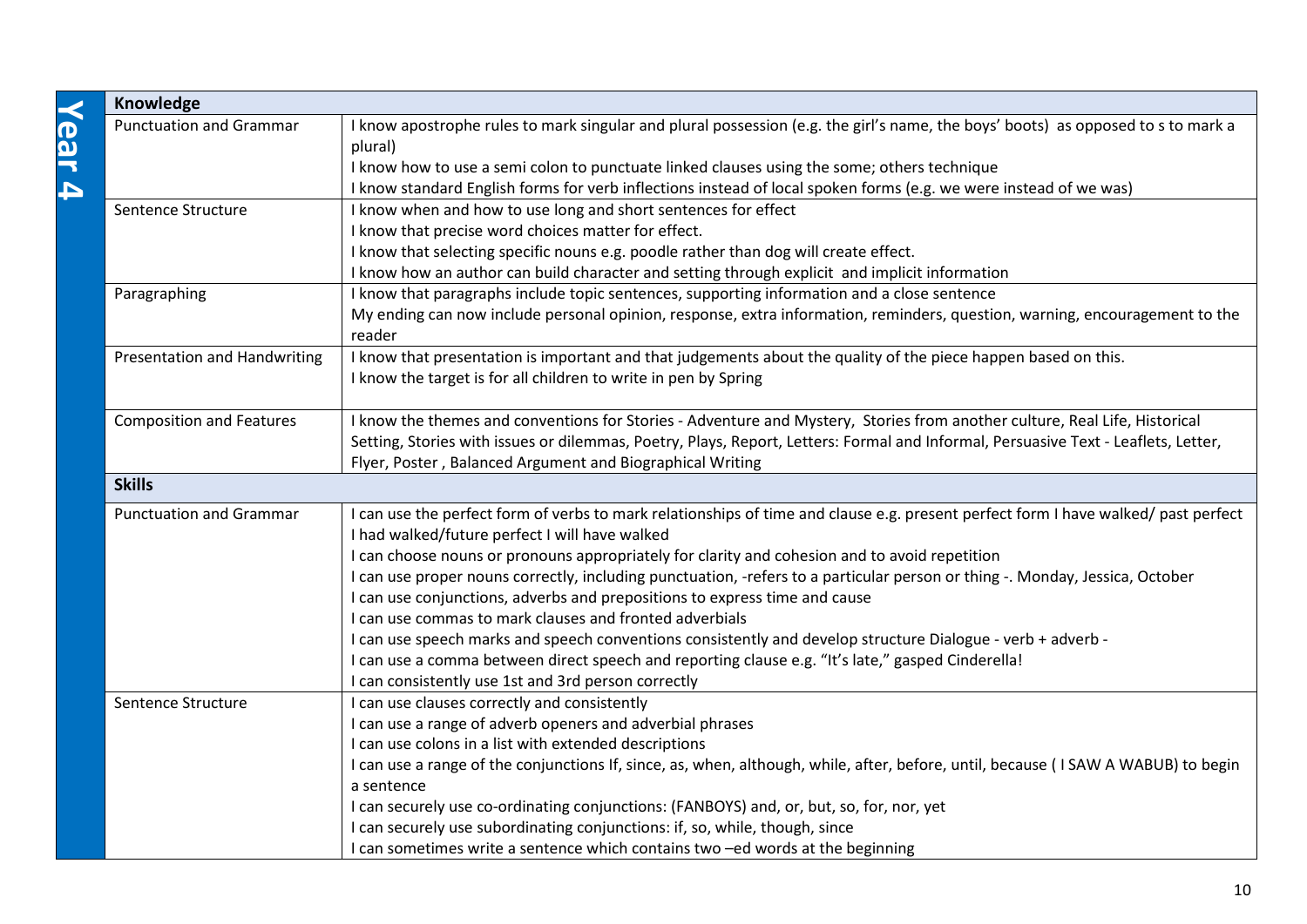|                                     | I can use -'ed' clauses as starters e.g. 'ed' clauses as starters: Teased by the boys, the dog growled. Frustrated by the lesson, the |
|-------------------------------------|---------------------------------------------------------------------------------------------------------------------------------------|
|                                     | boy began to day-dream.                                                                                                               |
|                                     | I can use -'ing' openers and expanded -'ing' clauses as starters e.g. Grinning menacingly, he slipped the treasure into his rucksack. |
|                                     | Hopping speedily towards the pool, the frog dived underneath the leaves.                                                              |
|                                     | I can write a 2A sentence, sometimes using alliteration                                                                               |
|                                     | I can use a drop in - 'ing' clause e.g. Jane, laughing at the teacher, fell off her chair. The tornado, sweeping across the city,     |
|                                     | destroyed the houses.                                                                                                                 |
|                                     | I can use adverbs for detail on dialogue - verb + adverb - "Hello," she whispered, shyly.                                             |
|                                     | I can use a variety of lists sentences including sentence of 3 for action; if, if, if then sentences; pattern of 3 sentences          |
|                                     | I can develop simile use by using the simile at different points of the sentence (eg opening/ middle etc)                             |
|                                     | can use repetition for impact - first word; last word                                                                                 |
|                                     | can use a 'This is that' metaphor and simple personification                                                                          |
| Paragraphing                        | can use conjunctions to link paragraphs                                                                                               |
|                                     | I can use paragraphs: to organise each part of story, to indicate a change in place or jump in time and build into suspense writing   |
|                                     | to introduce the dilemma                                                                                                              |
| <b>Presentation and Handwriting</b> | I can join letters, deciding which letters are best left un-joined                                                                    |
|                                     | I can make my handwriting legible by ensuring that down strokes of letters are parallel letters and letters are spaced                |
|                                     | appropriately                                                                                                                         |
| <b>Composition and Features</b>     |                                                                                                                                       |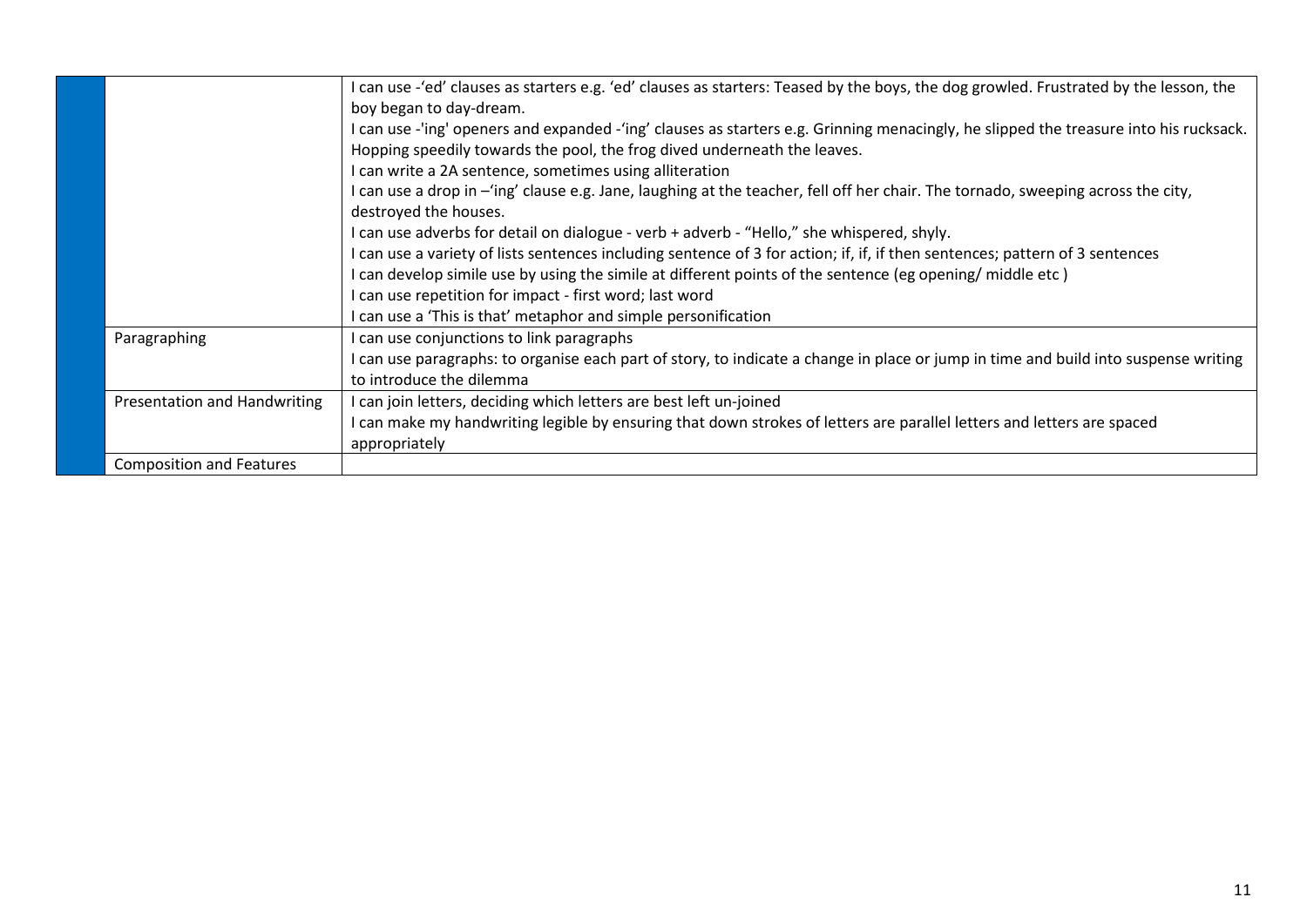| Knowledge                           |                                                                                                                                                                           |
|-------------------------------------|---------------------------------------------------------------------------------------------------------------------------------------------------------------------------|
| <b>Punctuation and Grammar</b>      | I understand parenthesis could use brackets, dashes or commas                                                                                                             |
| Sentence Structure                  | I know when to use a range of sentence openers (ing, ed, ly)                                                                                                              |
|                                     | I know how alliteration can be used to develop mood and increase impact                                                                                                   |
|                                     | I know that show not tell is important to developing engagement e.g his eyes blazed (implying he was angry)                                                               |
|                                     | I know that as a writer creating tension and mystery questions are key to holding the reader's attention.                                                                 |
|                                     | I know that moving clauses within complex sentences affects impact                                                                                                        |
|                                     | I know how and when to use patterns of 3 and similar lists of 3 sentences.                                                                                                |
|                                     | I know how to use adjectives precisely, concluding paired adjectives, toi create mood.                                                                                    |
|                                     | I know how and when to use a full range of the conjunctions (I SAW A WABUB) If, since, as, when, although, while, after, before,                                          |
|                                     | until.                                                                                                                                                                    |
| Paragraphing                        | I know that paragraphs should be organised around a theme and follow the topic sentence, supporting sentences, close sentence                                             |
|                                     | model and that they are often, but not always, a specific set length (5/6 sentences)                                                                                      |
| <b>Presentation and Handwriting</b> | I know that presentation is important and that judgements about the quality of the piece happen based on this.                                                            |
| <b>Composition and Features</b>     | I know the themes and conventions for Stories - Horror, Myths and Legends, Adventure, Mystery, Action, Comedy, Stories from                                               |
|                                     | another culture, Poetry, Information Texts and Reports, Biographical Writing, Plays, Journalistic Writing, Balanced Argument and                                          |
|                                     | Persuasive                                                                                                                                                                |
| <b>Skills</b>                       |                                                                                                                                                                           |
| <b>Punctuation and Grammar</b>      | I can use vocabulary and structures that are appropriate for formal speech and writing, including subjunctive forms                                                       |
|                                     | I can use a rhetorical question                                                                                                                                           |
|                                     | I can use passive verbs to affect the presentation of information in a sentence                                                                                           |
|                                     | I can use expanded noun phrases to add detail, qualification and precision                                                                                                |
|                                     | I can use modal verbs or adverbs to indicate degrees of possibility                                                                                                       |
|                                     | I can use relative clauses beginning with who, which, where, when, whose, that or with an implied (i.e. omitted) relative pronoun                                         |
|                                     | I can use commas to clarify meaning or avoid ambiguity in writing                                                                                                         |
|                                     | I can start to use hyphens to avoid ambiguity                                                                                                                             |
|                                     | I can use semi-colons, colons or dashes to mark boundaries between main clauses (semi colon use to include to replace a                                                   |
|                                     | conjunction)                                                                                                                                                              |
|                                     | I can use basic standard English, i.e. agreement between verb and noun; consistency of tense; avoid double negative<br>I can start to show correct use of De: De Sentence |
| Sentence Structure                  |                                                                                                                                                                           |
|                                     | I can demonstrate some correct use of Metaphor / Personification                                                                                                          |
|                                     | I can use increasingly sophisticated ing openers.                                                                                                                         |
|                                     | I can use complex sentences with a full range of conjunctions                                                                                                             |
|                                     | I can use short sentences discerningly for impact                                                                                                                         |
|                                     | I can use expanded -ed clauses as starters, or ed repetition                                                                                                              |

# **Year 5**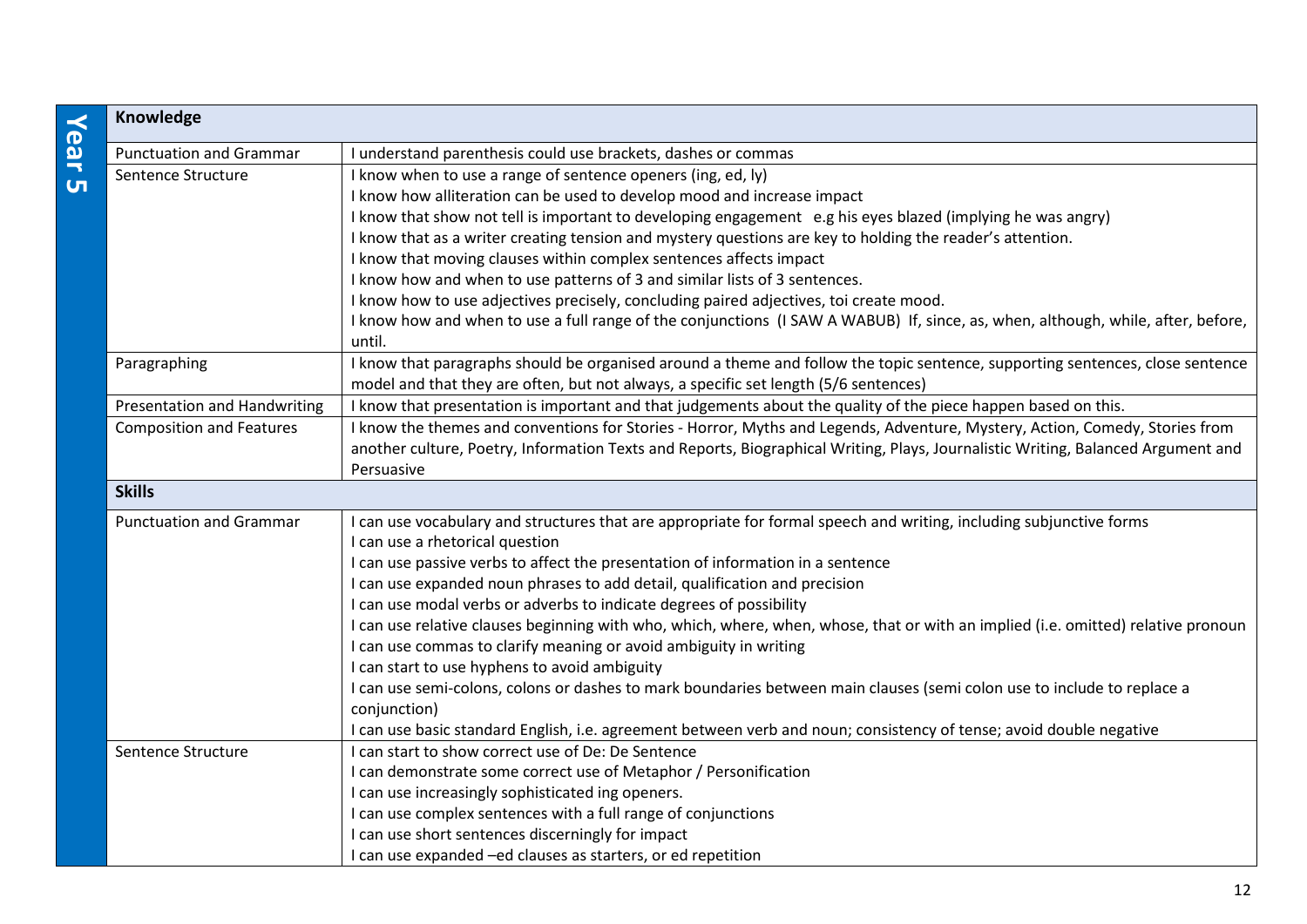|                                     | I can write a sentence which contains three -ed words at the beginning                                                                             |
|-------------------------------------|----------------------------------------------------------------------------------------------------------------------------------------------------|
|                                     | I can use a drop in -'ed' clause e.g. Poor Tim, exhausted by so much effort, ran home.                                                             |
|                                     | I can move sentence chunks (how, when, where) around for different effects e.g. The siren echoed loudly through the lonely<br>streets at midnight" |
|                                     | I can use a range of increasingly elaborate starters using adverbial openers and phrases                                                           |
|                                     | I can use stage directions in speech (speech + verb + action)                                                                                      |
|                                     | I can show degrees of possibility using modal verbs (e.g. might, should, will, must) or adverbs (perhaps, surely)                                  |
|                                     | I can begin a sentence using a phrase which begins with one of the following connectives: because, if, as                                          |
|                                     | I can securely use relative clauses beginning with who, which, that, where, when, whose or an omitted relative pronoun                             |
|                                     | I can alter a sentence construction to suit different text types, purposes and readers                                                             |
|                                     | I can use a full range of the conjunctions If, since, as, when, although, while, after, before, until, because (I SAW A WABUB) to                  |
|                                     | begin a sentence                                                                                                                                   |
|                                     | I can use a full range of prepositions with confidence                                                                                             |
|                                     | I can use repetition skills linked to semi colon sentences and use singular words for effect,                                                      |
|                                     | I can use Description, which + simile sentences                                                                                                    |
| Paragraphing                        | I can consistently organise writing into paragraphs which are linked and paragraphs generally open with a topic sentence which                     |
|                                     | introduces the paragraph, supporting sentences to continue the topic and a close sentence to summarise                                             |
|                                     | I can use change of place, time and action to link ideas across paragraphs                                                                         |
|                                     | I can express my own opinions clearly and consistently maintain a viewpoint                                                                        |
| <b>Presentation and Handwriting</b> | I can write fluently and legibly with a personal style                                                                                             |
|                                     | I can choose the form of writing best suited to the task (notes, letters etc.)                                                                     |
| <b>Composition and Features</b>     |                                                                                                                                                    |
|                                     |                                                                                                                                                    |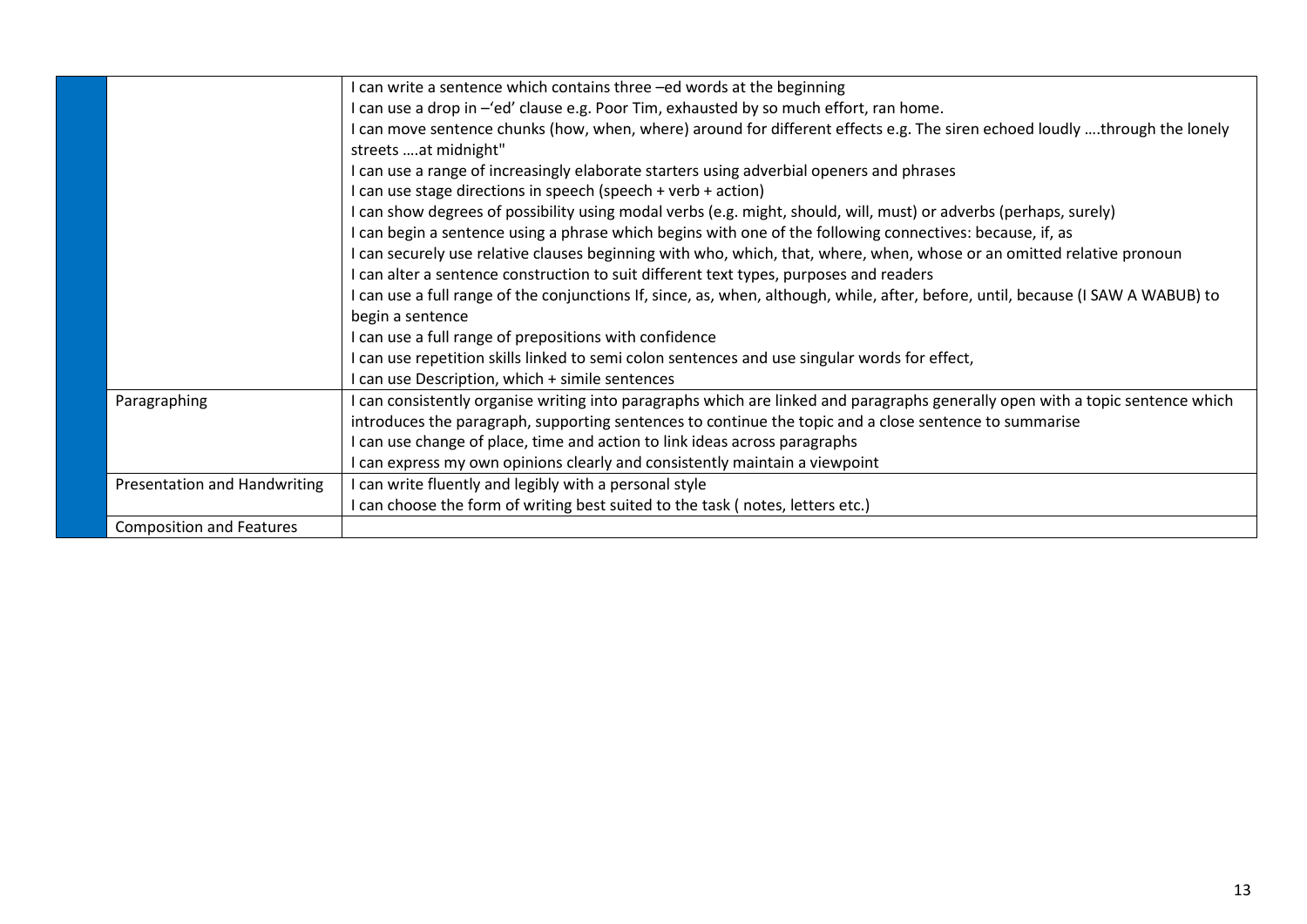| Knowledge                           |                                                                                                                                   |  |
|-------------------------------------|-----------------------------------------------------------------------------------------------------------------------------------|--|
| <b>Punctuation and Grammar</b>      | I know fully how words are related as synonyms and antonyms and demonstrate appropriate variation in writing                      |  |
| Sentence Structure                  | I know that the wrong word choice can 'break the spell' for a reader!                                                             |  |
|                                     | I know how and when to use a full range of simile sentences                                                                       |  |
|                                     | I know how and when to use patterns of 3 and similar lists of 3 sentences with confidence                                         |  |
|                                     | I know how to use prepositions with precision                                                                                     |  |
|                                     | I know how and when to use repetition                                                                                             |  |
|                                     | I know how alliteration can be used impactfully                                                                                   |  |
|                                     | I know how to successfully use short sentences and micro sentences for effect                                                     |  |
|                                     | I know how and when different sentence types should be used                                                                       |  |
|                                     | I know the difference between structures typical of informal speech and structures appropriate for formal speech and writing      |  |
|                                     | (such as the use of question tags, e.g. He's your friend, isn't he? or the use of the subjunctive in some very formal writing and |  |
|                                     | speech) as in 'If I were you'                                                                                                     |  |
| Paragraphing                        | I know how to correctly structure a paragraph and can use paragraphs to signal change in time, scene, action, mood or person      |  |
| <b>Presentation and Handwriting</b> | I know that presentation is important and that judgements about the quality of the piece happen based on this.                    |  |
| <b>Composition and Features</b>     | I know the themes and conventions for Stories - Horror, Myths and Legends, Adventure, Mystery, Action, Comedy, Stories from       |  |
|                                     | another culture, Poetry, Information Texts and Reports, Biographical Writing, Plays, Journalistic Writing, Balanced Argument and  |  |
|                                     | Persuasive                                                                                                                        |  |
| <b>Skills</b>                       |                                                                                                                                   |  |
| <b>Punctuation and Grammar</b>      | I can use vocabulary and structures that are appropriate for formal speech and writing, including subjunctive forms               |  |
|                                     | I can use expanded noun phrases to convey complicated information concisely                                                       |  |
|                                     | I can use modal verbs or adverbs to indicate degrees of possibility                                                               |  |
|                                     | I can securely use a range of relative clauses beginning with who, which, where, when, whose, that or an implied (i.e. omitted)   |  |
|                                     | relative pronoun                                                                                                                  |  |
|                                     | I can introduce active and passive verbs to create effect and to affect presentation of information e.g. Active: Tom accidently   |  |
|                                     | dropped the glass. Passive: The glass was accidently dropped by Tom.                                                              |  |
|                                     | I can use hyphens to avoid ambiguity (e.g. man-eating shark versus man-eating shark, or recover versus re-cover)                  |  |
|                                     | I can use brackets, dashes or commas to indicate parenthesis                                                                      |  |
|                                     | I can use semi-colons, colons or dashes to mark boundaries between main clauses - indicate a stronger subdivision of a sentence   |  |
|                                     | than a comma and use the when; when; when; then sentence type                                                                     |  |
|                                     | I can use basic standard English, i.e. agreement between verb and noun; consistency of tense; avoid double negative               |  |
|                                     | I can use a colon to introduce a list and semi-colons within lists                                                                |  |
| Sentence Structure                  | I can securely use subordinate and coordinate clauses to add relevant detail to complex sentences                                 |  |
|                                     | I can securely use colons for lists, imagine 3 and De: De Sentence (Description: Detail) sentences                                |  |
|                                     | I can demonstrate more developed use of Metaphor / Personification                                                                |  |
|                                     | I can securely use varied sentence starter techniques used e.g. ing, ed, ly simile, adverbial etc                                 |  |